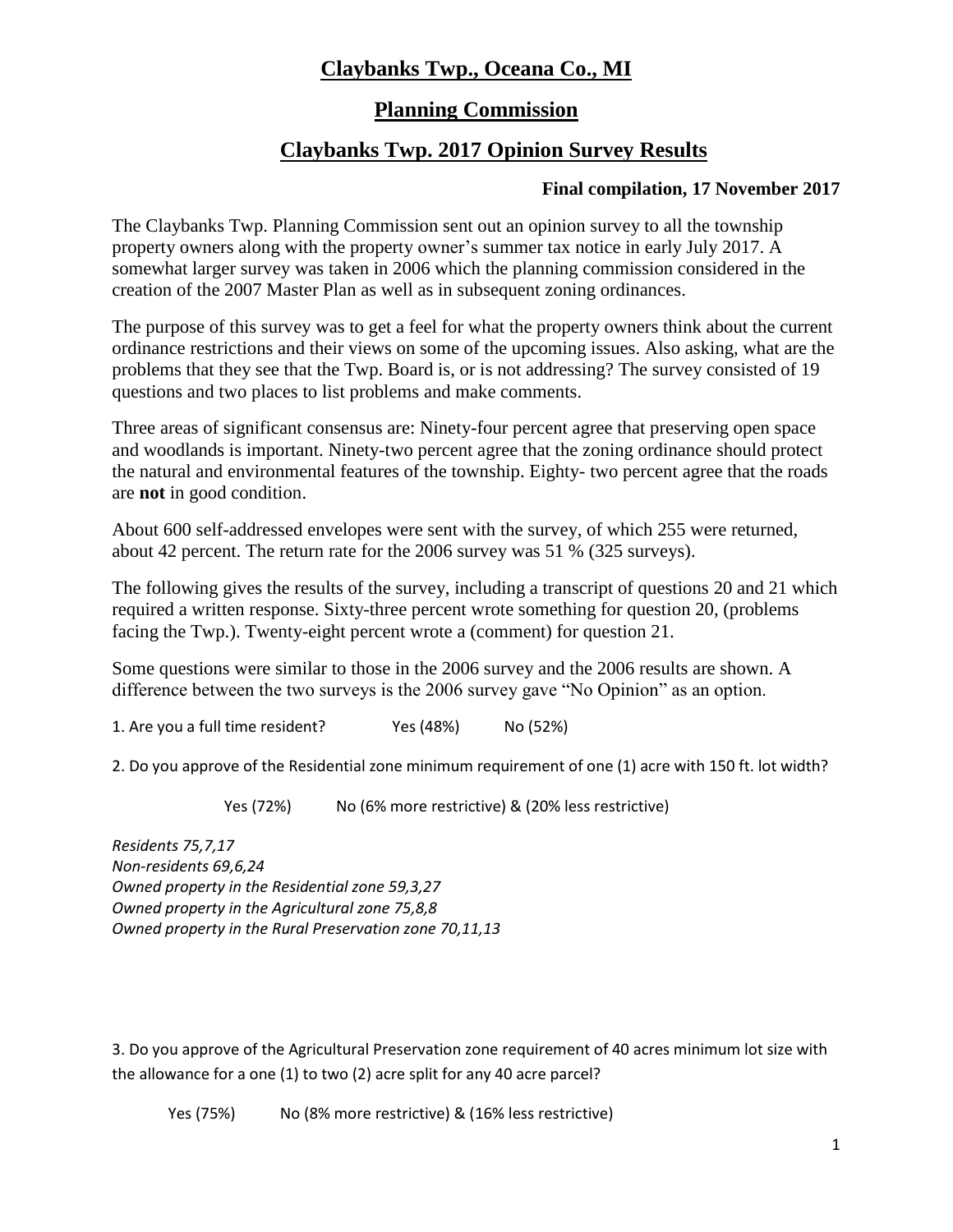*Residents 69,11,20 Non-residents 83,5,12 Owned property in the Residential zone 68,6,10 Owned property in the Agricultural Preservation zone 60,9,25 Owned property in the Rural Preservation zone 69,7,17*

4. Do you approve of the Rural Preservation zone requirement which is a sliding scale which for example, allows one split for a lot of ten (10) to twenty (20) acres, two splits for a lot of twenty (20) to Forty (40) acres and so on, with a minimum split size of five (5) acres?

Yes (75%) No (9% more restrictive) & (15% less restrictive)

*Residents 73,6,21 Non-residents 78,12,10 Owned property in the Residential zone 71,6,9 Owned property in the Agricultural zone 60,13,17 Owned property in the Rural Preservation zone 63,4,26* 

5. If you own a residence what zone is it in?

Residential (52%) **Rural Preservation (24%)** Ag. Preservation (24%)

6. For how many years have you owned property in Claybanks Township?

0-10 (17%) 11-20 (21%) >20 (63%) --- *Residents 18,20,63, Non-residents 15,20,64*

7. Should agricultural lands in the township be protected from non-farm use?

Yes (72%) No (28%) ---*Residents 73, 27, Non-residents 70, 30*

8. Is preserving areas of open space and woodlands important?

Yes (94%) No (6% ) ---*Residents 95, 5, Non-residents 93,7*

*(97 % responded yes in the 2006 survey)*

9. Are you in favor of the development of a small commercial center with businesses such as restaurants, service stations, convenience stores and other retail stores?

Yes (55%) No (45%) *---Residents 51, 49, Non-residents 55, 45*

*(58% responded yes in the 2006 survey)*

10. Do you support additional Industrial development in the township?

Yes (39%) No (61%) ---*Residents 36, 64, Non-residents 41, 59*

*(32% responded yes in the 2006 survey)*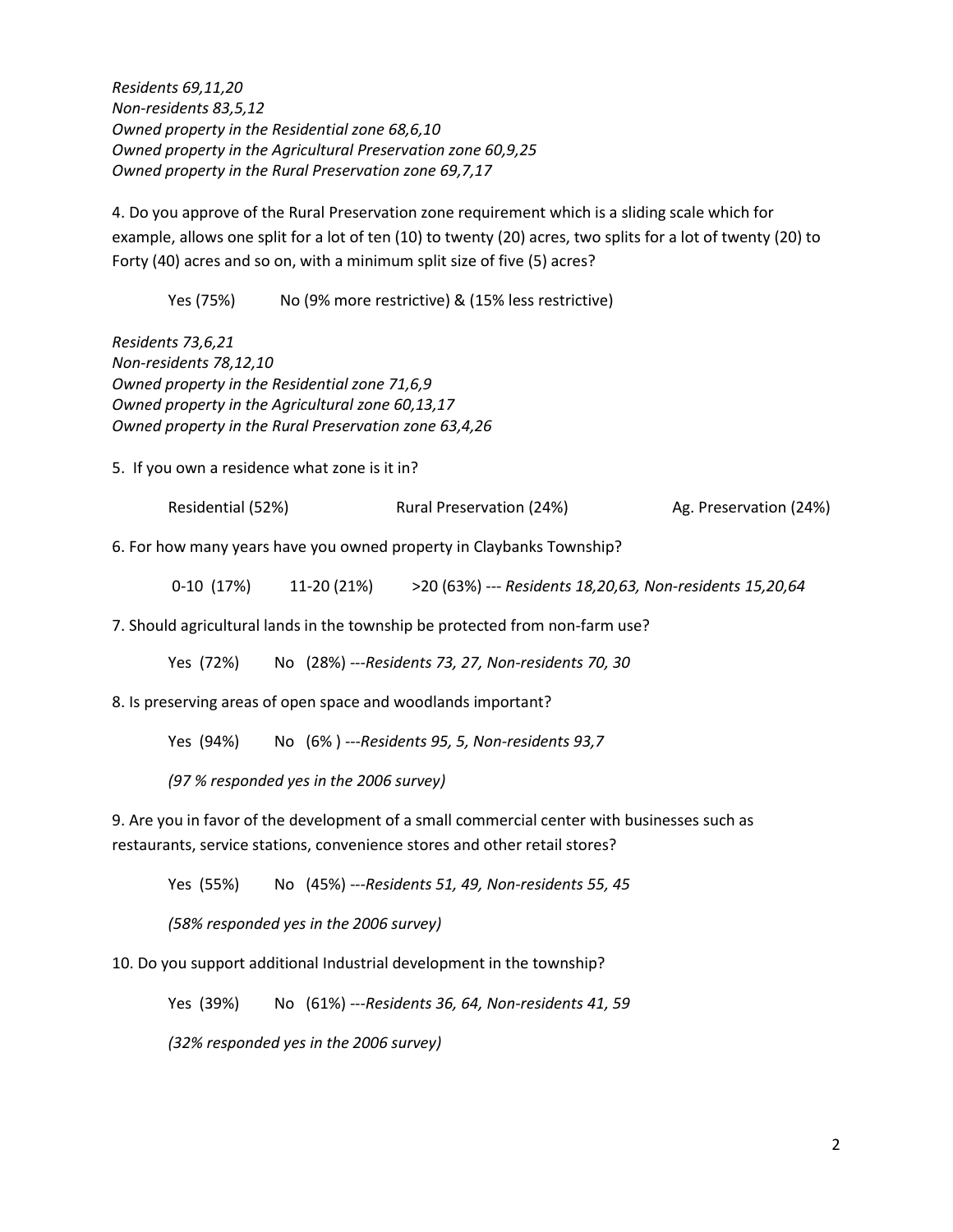11. Should recreational campers/trailers be allowed for more than 90 days per calendar year on property that is not a primary residence?

Yes (35%) No (65%) ---*Residents 37, 63, Non-residents 35, 65 (32 % answered yes in the 2006 survey)*

12. In your opinion can you attend a township meeting or contact a township official and get action?

Yes (71%) No (30%) ---*Residents 78, 22, Non-residents 65, 35 (79 % answered yes in the 2006 survey)*

13. The 2006 survey showed 64 % of the respondents said Yes when they were asked if they thought the township roads were in good condition. What is your current opinion?

Yes (18%) No (82%) ---*Residents 12, 88, Non-residents 22, 78* 

Grant and Golden townships have 2 mills dedicated to road improvement. They both have larger tax bases than Claybanks Township. Two mills would generate about \$ 120,000 per year. This income would allow significant road improvements every year. One mill generates \$1 for every \$1,000 of taxable value.

14. Would you support a road millage to improve the roads in the township?

Yes (66%) No (34%) ---*Residents 63, 37, Non-residents 69, 31 (48 % answered yes in the 2006 survey, however only 140 of 325 answered the question.)*

15. Is outdoor storage of junk and debris a problem in the Twp.?

Yes (52%) No (48%) ---*Residents 51, 49, Non-residents 53, 47 (67 % answered yes in the 2006 survey, however only 217 of 325 answered the question.)*

16. Is a Township Zoning Ordinance an effective management tool?

Yes (77%) No (23%) ---*Residents 71, 29, Non-residents 83, 17 (89 % answered yes in the 2006 survey)*

17. Should the Twp. zoning ordinance protect the natural and environmental features of the township?

Yes (92%) No (8%) ---*Residents 89, 11, Non-residents 96, 4 (95 % answered yes in the 2006 survey)*

As of December 2017 anyone desiring to be a grower or processor of medical marihuana must be licensed by the state and the municipality (township) must have a regulatory ordinance in place.

18. Should the township allow marihuana facilities?

Yes (33%) No (67%) ---*Residents 32, 68, Non-residents 35, 65* 

19. Should the township regulate large scale solar energy installations?

Yes (74%) No (26%) ---*Residents 73, 27, Non-residents 75, 25*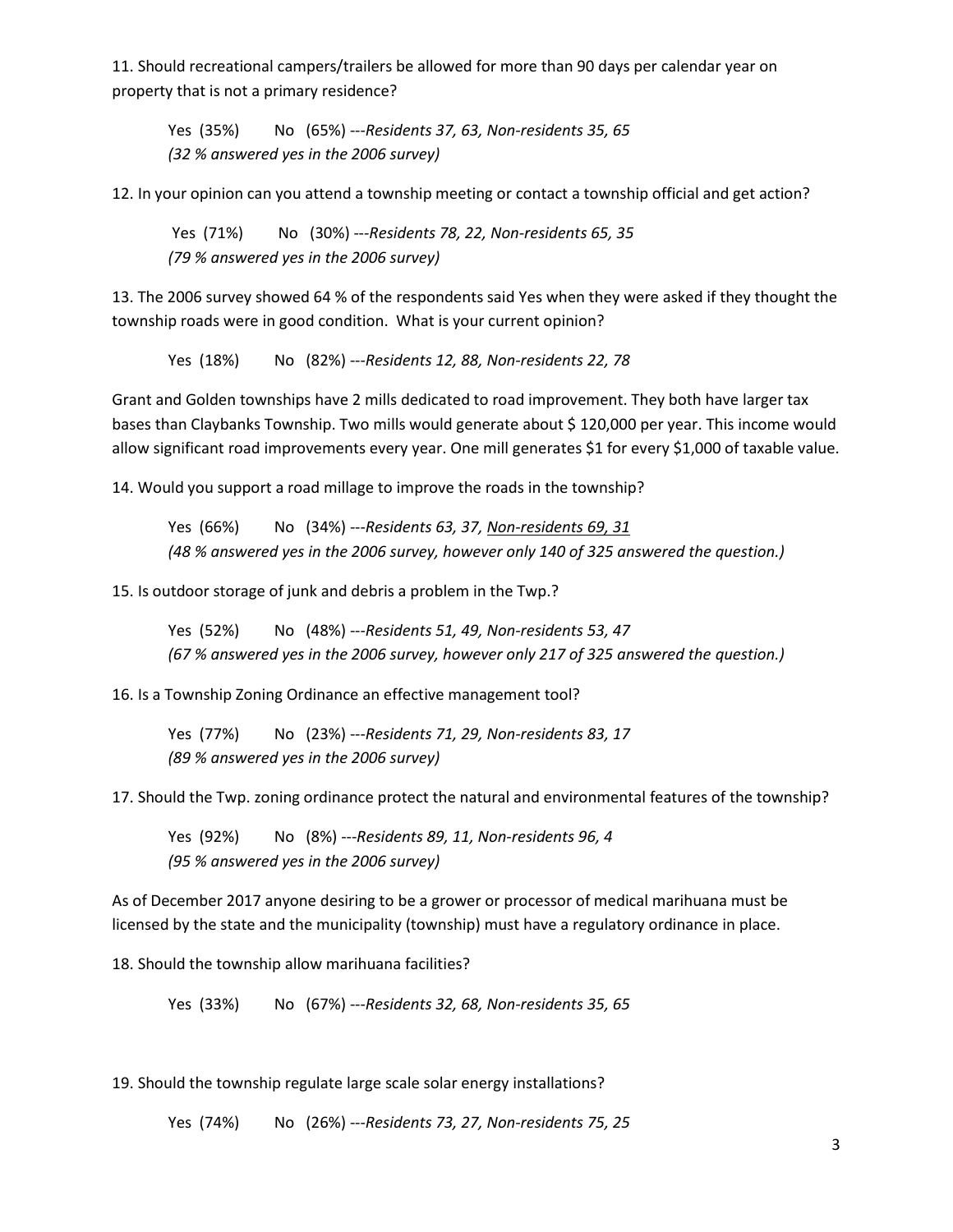20. What are the most important problems facing the township? (List up to 3 in order of decreasing importance)

*161 responses – 1. Bad Roads 115 (71% of responses), 2. Junk 27 (17% of responses), 3. & on: Taxes, Poor Cell/Internet service, Visibility at corners, Commercial/Retail.*

#### *See attached transcript.*

21. Please use the space below for any comments you may have. Attach additional sheets if needed.

*72 responses – 16 regarding roads or visibility, 12 thanks, keep up the good work & positive statements.* 

*See attached transcript.*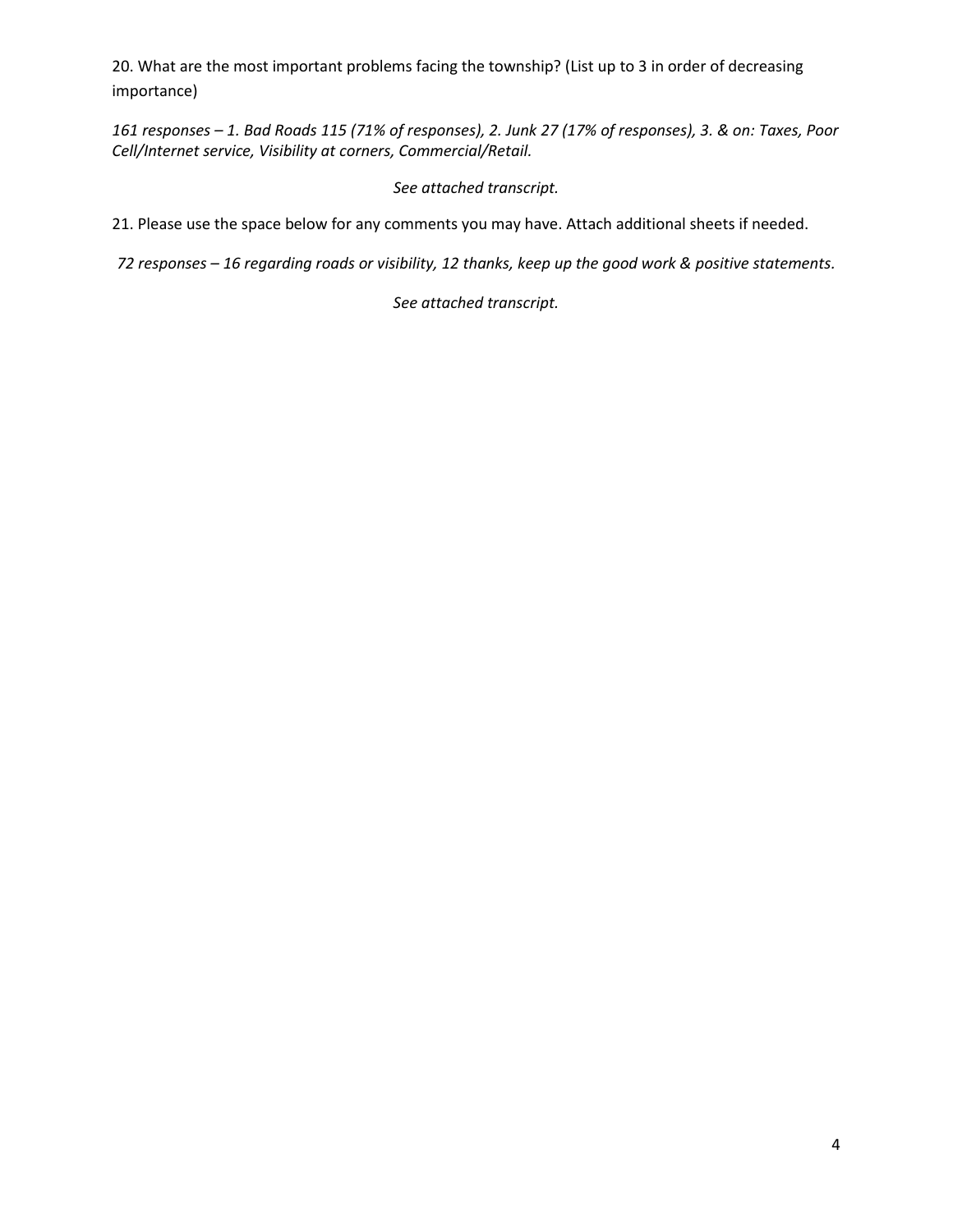## **Claybanks Township 2017 Survey Results**

## **Question 20, most Important Problems**

#### **161 of 255 survey responses, Final compilation, 17 November 2017**

1. Roads, Junk around residences, Boat ramp.

- 3. For Roads, Junk, Old vehicles
- 4. Road, Agricultural runoff into Stony Lake, Junk in yards

5. Roads! Roads! Roads!

6. Preserving existing zoning restrictions. Prohibiting agricultural lands from being developed or used for non-ag

7. Roads, Electric Forest noise

8. Township officials that make restrictive rules limiting and stopping private property rights.

9. Stony Lake Road rebuilt.

12. Too much junk/trash, unusable cars, trailers, farm implements, in front yards. Road falling apart, Webster and Scenic Drive.

13. Stony Lake Road from 31 to camp should be redone.

14. Roads, Roads, Roads, Roads, oops that was four.

15. Choice of owner to use land or split. If they want to camp or spend time on their land so be it. Taxes too high.

16. Poor roads. Internet for all residents.

17. Stony Lake Road poor quality if Township responsibility. Junk and debris in yards on Stony Lake Road on Clay Banks Township side. Fracking Wells. Gas plants.

21. Get the county to maintain roads in our Township with the money from County operating expenses. We have specific examples of foolish roadwork our money was wasted.

23. Roads. Roads. Roads.

24. Manure on the roads.

26. Bad roads.

28. Roads, paved are in very poor condition dirt roads have too much Clay/Sand need more gravel. Would like a Township cleanup day twice a year to drop off junk.

30. Roads. Lack of industrial base.

31. Road conditions mainly.

32. Roads. Roads. Roads.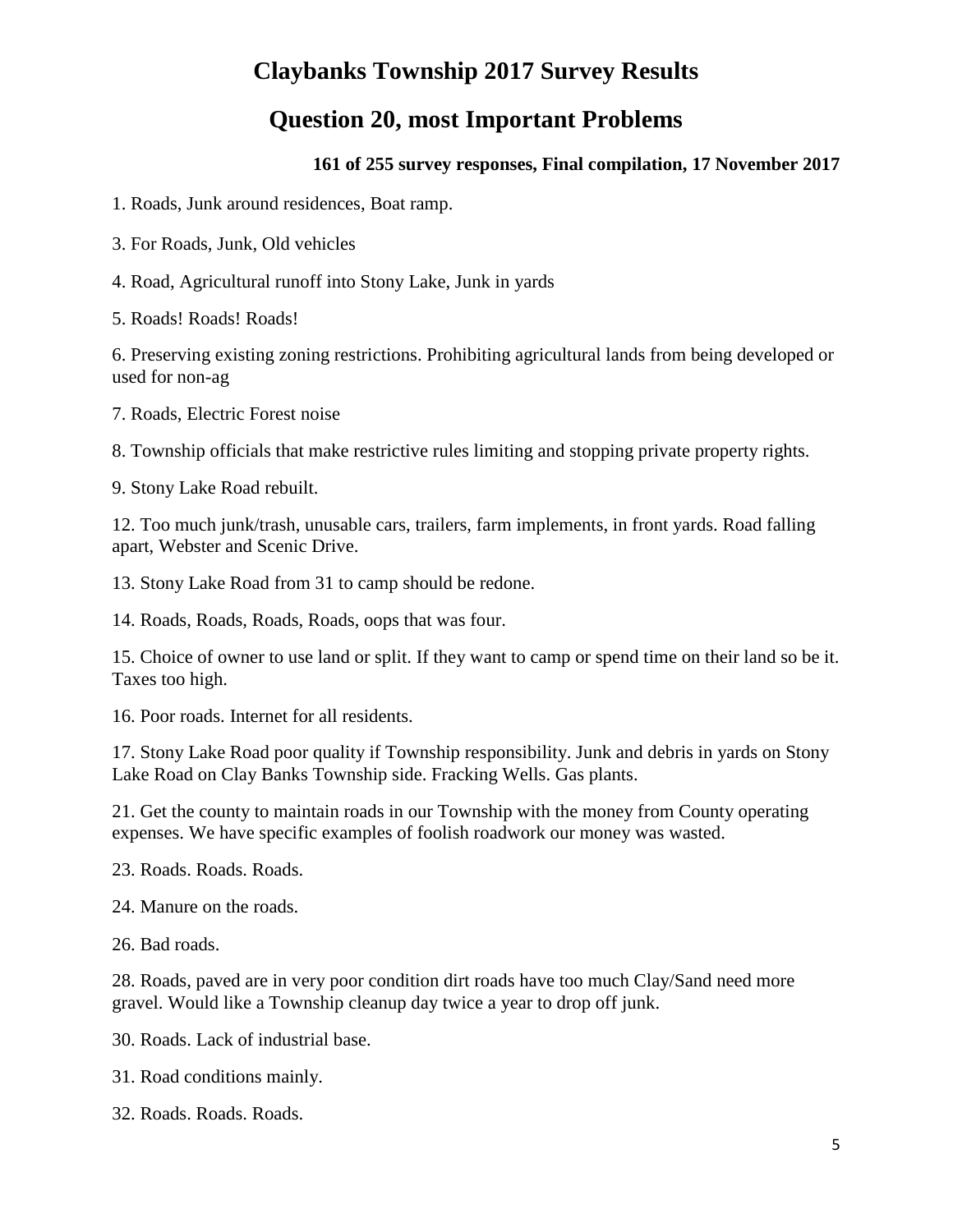35. Trespassing, hunters. Excessive junk in some areas. Living in campers.

37. Roads. Roads. Roads.

38. Roads, Stony Lake Rd., South  $36<sup>th</sup>$  Ave. Repave by the county or the state. Stop filling potholes.

- 39. Roads. Roads. Roads.
- 40. Taxes are too high.
- 42. Our Township Hall needs help. Benona & Ferry have newer buildings.

43. Road conditions.

- 44. Roads. Junk. Tax base.
- 45. I really do not know. Keeping places up.

46. Roads.

- 47. Need more business development.
- 48. Roads. Roads. Roads.
- 52. Terrible roads. Terrible cell service along the lake shore.
- 53. Roads need repair. Junk in yards.
- 54. Roads. Roads. Roads.
- 56. Roads. Roads. Roads.
- 58. Roads.
- 59. Roads. Junk cars filling up the yards.
- 60. Taxes on agricultural land too high.

68. Taxes are too high. My property taxes exceed the original price of the property with increases every year. Ridiculous.

- 72. Internet. Blight. Taxes.
- 73. Safety for bikes on bad roads.
- 75. Clear vision at intersections.
- 77. Roads. Roads. Junk in yards for years and years.
- 78. Control of growth.

79. Roads are in very poor shape. Enforcement of ordinances. Blind corners such as on Webster and scenic Drive. There have been numerous accidents and several deaths. The poplar trees and bushes etc. should be chopped down.

81. Unpaved roads.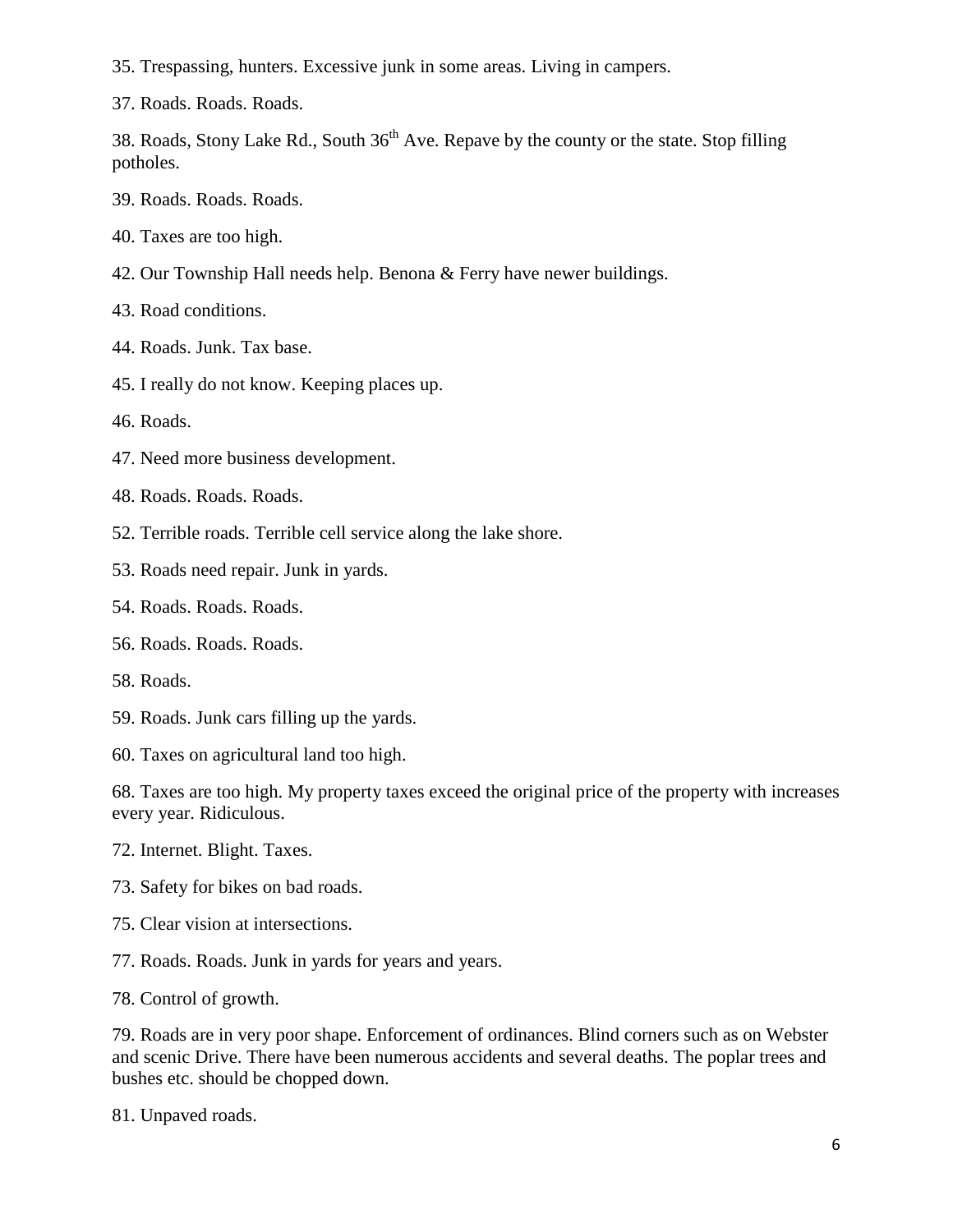83. Roads. Roads. Roads.

85. Undesirable plant species. Poor roads.

86. Horrible condition of roads. Nonresident property owners should have voting rights regarding property issues. Inadequate fire protection in residential area.

89. Wildlife preservation. Farmland preservation.

92. Rigorous enforcement of ordinances. Potholes. Junk vehicles.

93. Preserving the rural/agricultural environment. Roads.

95. Roads. Junk.

96. Roads. Roads. Roads.

97. Lack of knowledge of farm zoning splits. Lack of ability to contact Township officials. Allowing trailers with no guidelines.

98. Roads.

99. The condition of scenic drive from Webster Road just past Cleveland is potholes alley.

101. Broaden our tax base.

103. Poor cell service.

105. Bad roads. Zoning that allows building to close to border. Not keeping horses off the lake Michigan beach.

106. The seasonal residential property owners are paying a disproportionate share of the property taxes.

107. Roads. Roads. Roads.

108. World conditions. Grandfather clause should be eliminated for junk on property.

110. Roads need improving. Try to stay away from frivolous lawsuits.

111. Roads. Brush along sides of roads. Less care taken of gravel roads.

113. Go by the Township ordinance and enforce it.

115. Marijuana growing, crime always follows it. Electric Forest, one big take, take our roads, quiet, our kids, for what? They give back? What a joke! \$.14 per person. Our roads, fix them, pay them.

116. Scenic Drive road repair. Retain rural feel.

118. Roads. Roads. Junk and debris.

119. Fixed stony Lake Road and add bike lane for safety. Please sign at boat launch by Wade's.

120. Road conditions. Bike and walking path for safety. Lake weed management. Junk in yards.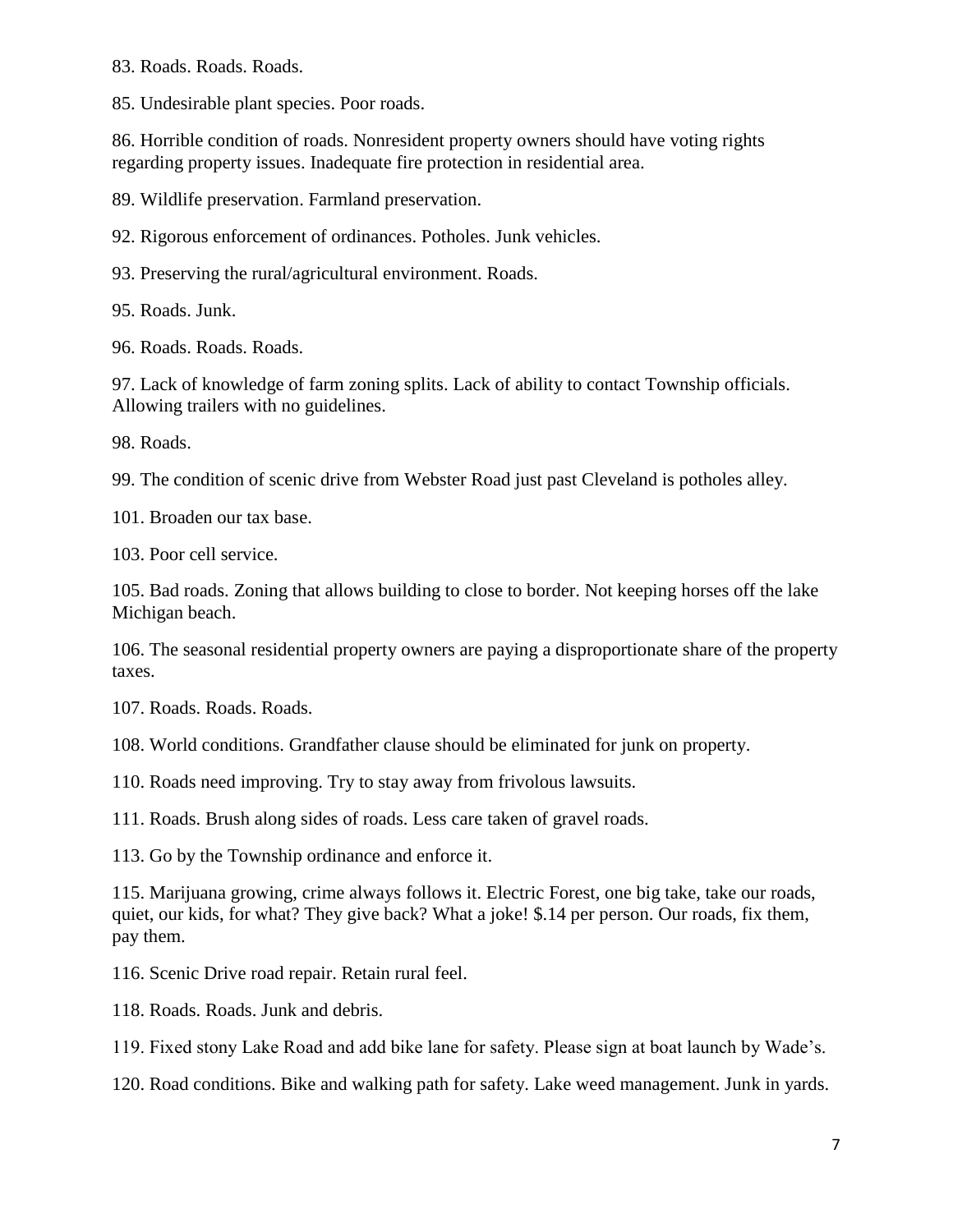122.  $64<sup>th</sup>$  Ave. between stony Lake Road and Arthur Road, since this is a Township line, can we work with Grant Township to get it fixed similar to what was done on  $56<sup>th</sup>$  Ave., North of Winston? We have called Grant and then told that Claybanks Township won't work with them. Why?

- 123. Use of trailers as storage buildings. Junk and trash. Roads.
- 125. Junk ordinance. Roads.
- 127. Roads are in terrible shape.
- 128. Roads.
- 129. Marijuana grows. Grading dirt roads. Landowners should mow their own ditches.
- 130. Young families moving in with children tearing up roads.
- 131. Road conditions. Water well and Lake contamination. Internet access. Cell phone coverage.
- 132. Illegible.
- 134. Industrial and commercial development.
- 135. Poor quality of roads. Marginal cellular and Internet service.
- 138. Roads. Roads. Roads.
- 140. Roads.
- 142. Holding residents accountable to zoning ordinance. Defeat population density increase.
- 143. Nice from Rothbury Festival. Bad roads. Junk and debris in yards.
- 146. Road conditions current state is embarrassing.

147. The limit of 1-2 or 40 acre splits in the adding preservation area. No junk ordinance – are you kidding me?

- 149. Have not been a resident long enough to know.
- 152. Jobs. Cost of housing.
- 153. Jobs. Cost of housing.
- 155. Bad roads. Taking care of outdoor junk.
- 156. Roads are in terrible shape, especially S. Scenic Dr.
- 157. Certain roads need help, Roosevelt Road needs gravel.
- 158. Repair roads. Maintain roads.

159. Better roads, current roadway scenic Drive is dangerous to walker's, motorcyclist, bicycle and automobiles. No sides and all in terrible condition. We pay our 24 mils toward the roads. We don't use any of the Township's other services. For

162. Appropriate property tax values. Roads.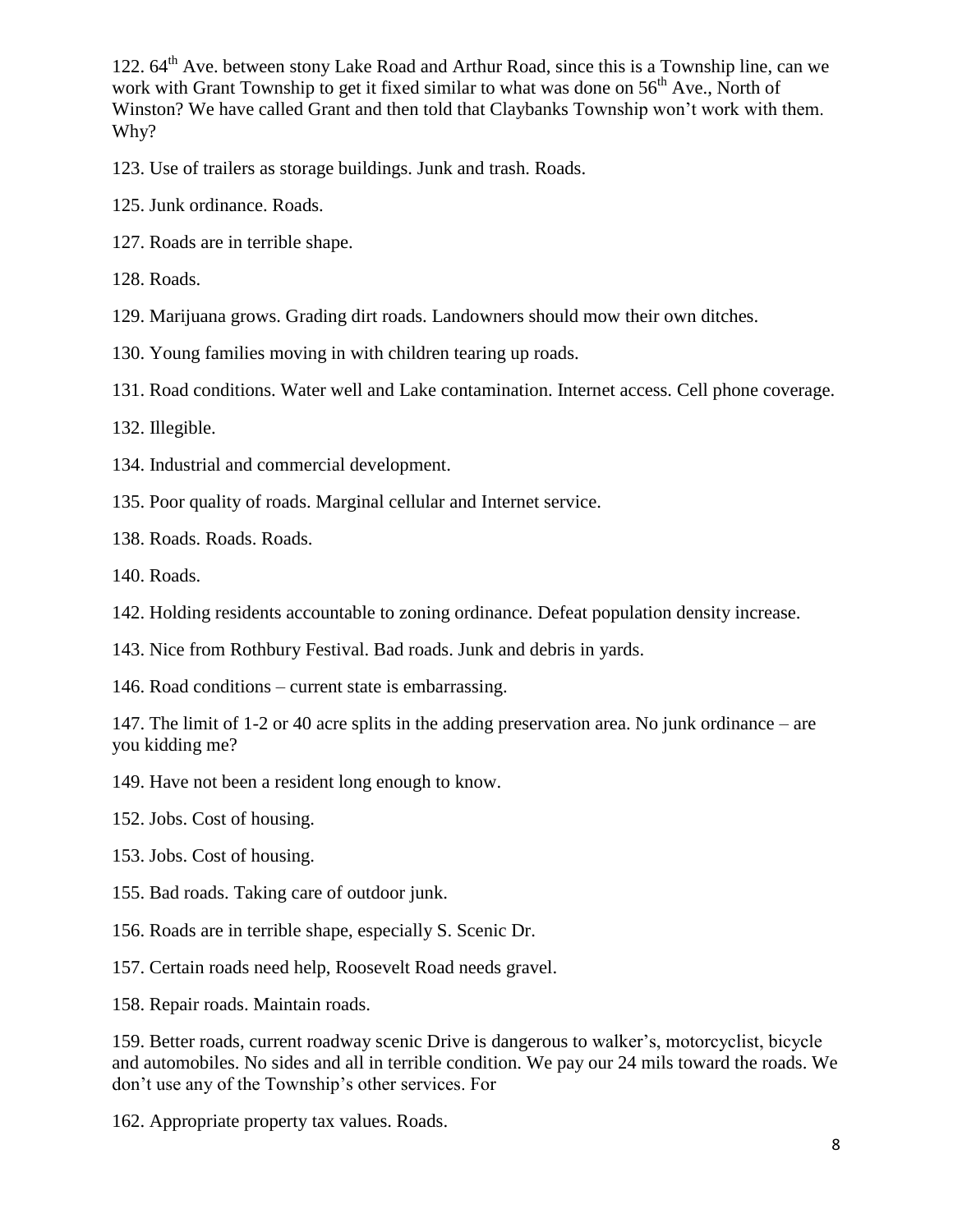163. Roads.

166. The Township has ignored the deplorable conditions of scenic Drive along the lake shore for far too long. It is now a safety hazard and a disgrace.

167. To uptight.

168. Roads. Our dirt road was only brined once this summer.

169. Roads are awful. Too many homes with multiple junk vehicles, cars, trucks, trailers. Farm equipment tears up roads.

171. Roads. Responsiveness to voters.

172. Roads. Not enough residential. Not enough commercial and retail.

173. Roads. Economic growth.

175. Economic decline resulting in loss services. Poorly maintained roads.

177. Township government communication. Roads.

178. Roads. Furniture left along the roads. Junk in yards, if someone is poor for they don't have to live like slobs.

179. Roads. Junk and debris.

182. Road conditions.

183. Poor roads.

184. Preservation of open spaces. Roads.

185. Condition of roads. Keeping trees and brush trim back at road intersections so drivers can see when pulling into the intersection.

186. Roads.

187. Roads. Roads. Roads. Stop patching scenic and repave. This road serves the people that pay the bulk of the taxes.

188. Roads. Lack of tax revenue. Roads.

189. Roads.

190. Poor road repair.

191. Roads and over restrictive ordinances.

192. High property taxes.

194. Protecting lakeshore from overdevelopment. Don't allow large marijuana facilities. Junk and old cars in yards.

198. Roads. Junk. Medical marijuana.

199. Roads. Trespassing.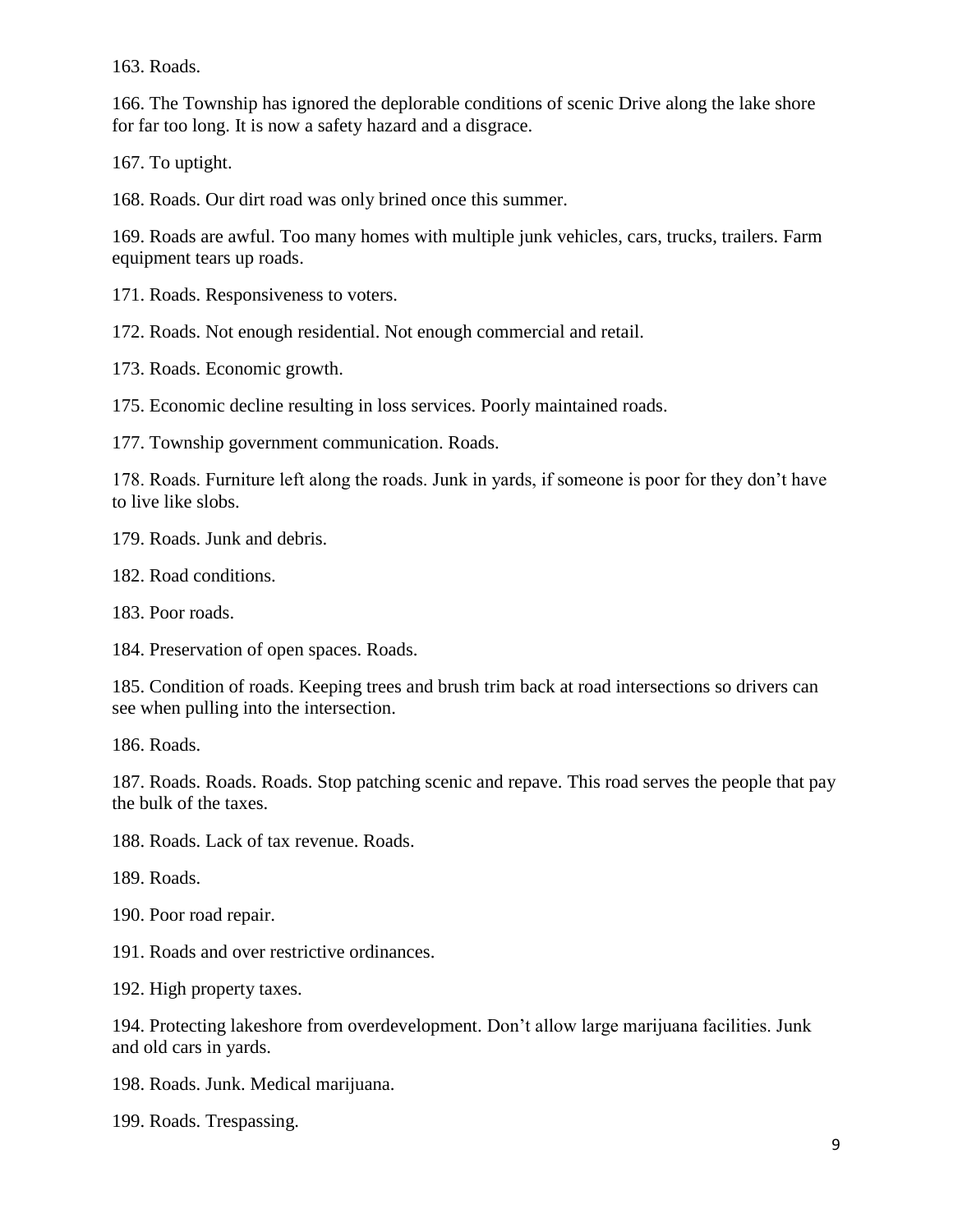201. Need to update system for keeping records of current residence for all departments. Also hard to find contact info for officials on website. It would be nice to list email, phone numbers, address, fax, etc. of each employee.

205. Get rid of the junk on properties.

207. Road conditions and roadway visibilities, particularly at intersections.

208. Road repairs badly needed. Need for satellite towers along lakeshore.

209. Much of property tax base is lakeshore. Zoning should protect this environment and its features as this long-term will also protect the tax base, as well as natural beauty. Some zoning limits on high occupancy of single-family homes for vacation rental which puts an additional burden on roads and natural resources. Regulate use of ATV/ORV's other than by owners of property to prevent environmental destruction. Should not be allowed as part of rental business noise pollution, environmental damage.

210. Roads. Scenic Drive bike shoulder. Roads.

212. Pristine groundwater.

213. Scenic Drive condition. Taxes for out-of-town owners out of control.

214. Roads. Zoning control.

215. Roads.

216. Lack of income producing activities. Lack of understanding/cooperation between Lake residents and permanent residents. Lack of timely and reasonable action in Township matters.

218. Keep further development out. Fix roads. Watch medical marijuana production.

223. Paying high taxes as a non-Michigan resident. High taxes for seasonal residents. Roads.

224. Proper utilization of resources.

225. Some of the road's need to be paved, some repaired, and some of the road signs need to be fixed.

228. Roads.

229. Potential loss of rural/agricultural character. Light pollution.

230. Bad roads.

231. Roads need maintenance.

232. Roads.

234. High taxes.

235. Road improvements and maintenance.

236. Zoning.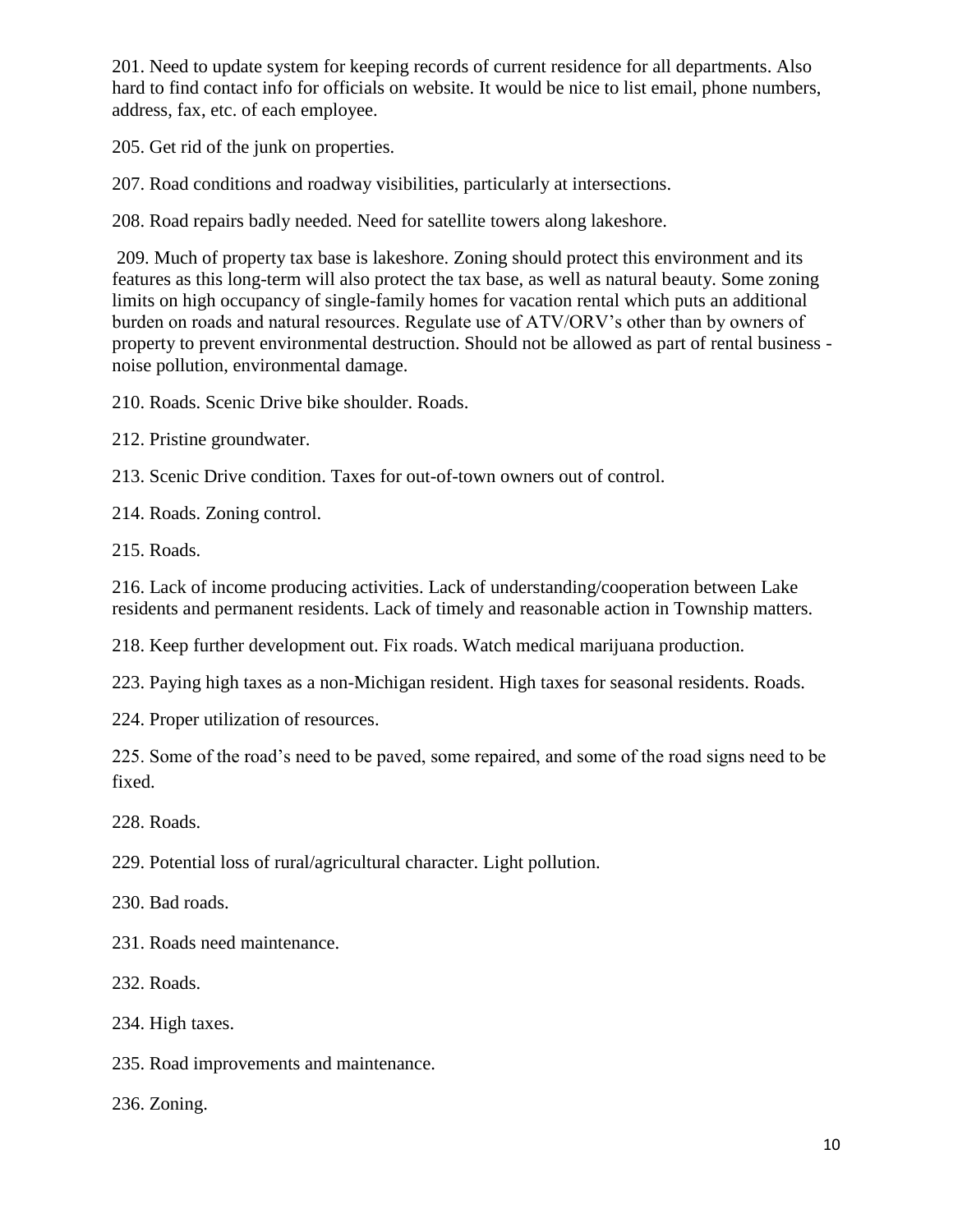238. Roads. Roads. Roads.

239. Maintenance and repair of roads, which means more than just throwing a shovel of material in a hole. Shoulders of roads trimmed more often for safety reasons. Dead trees/branches next to roadway removed that pose a safety hazard.

240. Threats to quality of life, crowding, overdevelopment, etc. Invasive species. Diseases that are killing our trees.

243. Roads. Roads. Roads!

244. Cleaning up farms from old junk and debris. The need to inject animal waste. The animal waste is a huge problem, especially for residents with asthma, it needs to be injected to diminish the smell for days.

246. Roads. Large-scale farming that damages roads. Pollution from farm runoff into the water systems.

248. Too restrictive zoning regulations in the rural preservation district. Poor roads. Communication.

249. Drainage, erosion. Building along Lake Michigan on questionable land. Nonfarm use.

250. Bad roads. Bad roads. Bad roads.

251. Roads.

255.  $64<sup>th</sup>$  Rd. between stony Lake road and Arthur road needs to be resurfaced.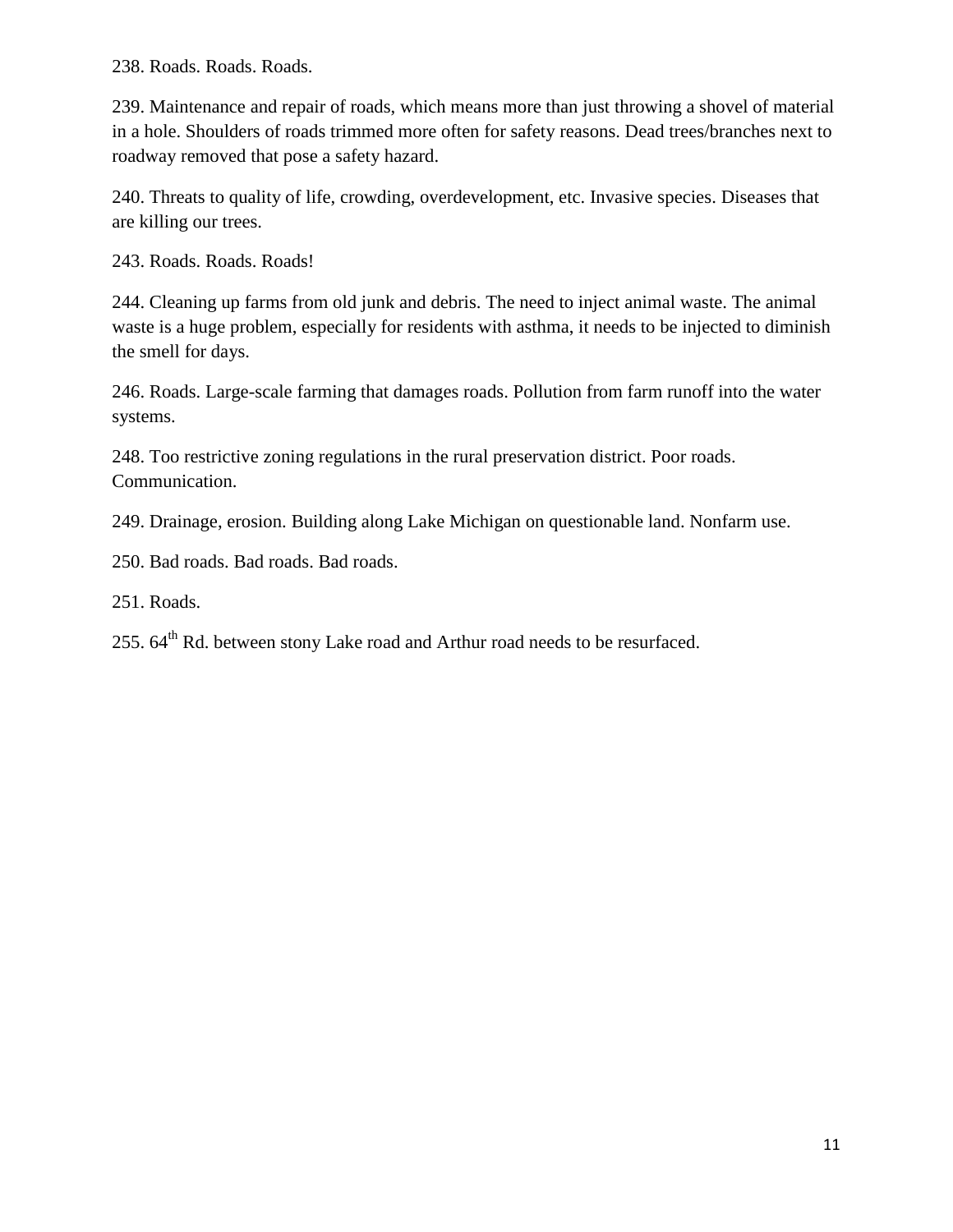# **Claybanks Township 2017 Survey Results**

## **Question 21, Comments**

#### **72 of 255 survey responses, Final compilation, 17 November 2017**

1. When asked why state equalized value increased substantially, I was unable to get an answer at the border review meeting.

2. Township and board does a great job and I am truly blessed to be part of clay banks. Thank you! Zeke

5. Our road is so terrible nothing gets done. Patches don't last.

6. Let's preserve what we have of our open space!

8. Township officials were sold a bill of goods and fell for it hook line and sinker regarding the risk of wind generation in the township. The public hearing held in Claybanks was overwhelmingly opposed to the proposed zoning, yet the board did not listen to the majority of residents and voted with the few that oppose the windfarms.

12. Thank you for asking for our input.

14. We love the area we live in. Also keep up the great work guys.

15. Rules for the past are not the best for todays lifeways. Taxes are too high for new owners and to law for people who lived here for a long amount of time.

17. Fracking wells. Gas well's need to be regulated preferably not allowed in our Township I heard nothing of the well placed a couple years ago on  $48<sup>th</sup>$  Ave. Should not be allowed.

18. I trust the free market more than any ordinance or bureaucrat. That government is best which governs least.

21. Don't really have much in the way of comments. Just want to be left in peace.

26. For continue to have its rural farmland character. Above all, no commercial or industrial development. If a solar energy installation is built it should be in an unobtrusive area. But it would be good to have more solar energy.

28. We would like to regulate use of Lake Michigan access at whiskey Creek to residents only. Electric force patrons should not be allowed to come by the hundreds, park on both sides of the road and bathe in the lake. Along with the trash they leave behind is disgusting. Also, the noise, trash and additional traffic during electric forest. Residents should be compensated for putting up with it.

35. Thank you for asking our opinion.

37. Please focus on getting funding from the state and county to pave dirt roads. I live on Indian Hills Road and there are 70 houses that have to use the Roosevelt and Indian Hills to get to their homes it is a muddy bumpy mass most of the time.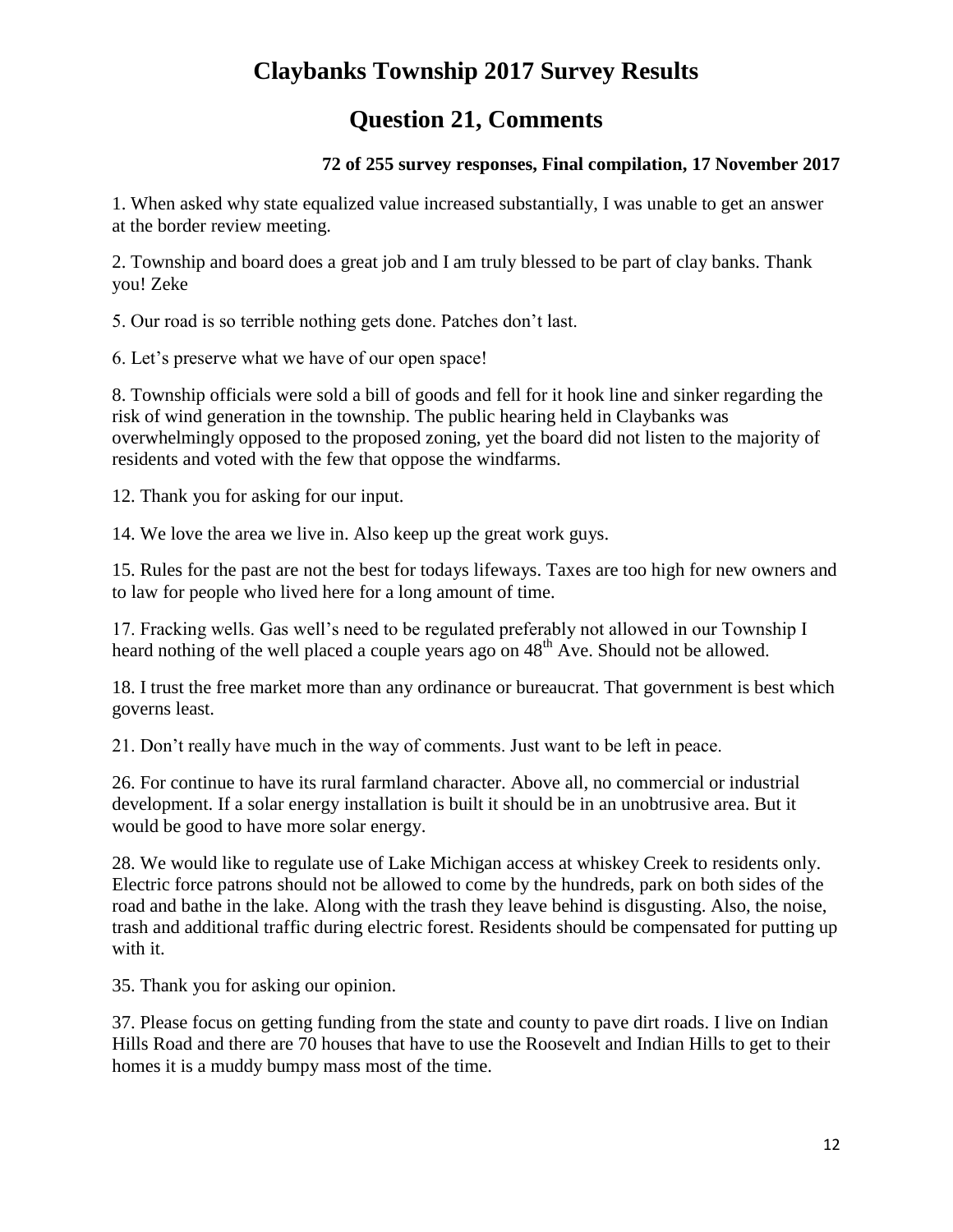39. Please keep medical marijuana out. It is the biggest farce and I believe it is becoming acceptable, because those in power are tired of fighting. And see a huge source of income. Fry more brains – bad idea.

40. Highest taxes we pay by far.

42. My road is horrible. There are no ditches and an oil tanker uses the road. Mucky spring and fall  $44<sup>th</sup>$  Ave. Property taxes seem high when you  $4x4$  to home.

43. I have lived in Claybanks Township for eight years. Absolutely love it as it is except the road conditions are getting worse and worse.

56. How can the existing ordinances be better enforced?

59. Scenic drive is terrible, needs to be repaved.

62. Please push County to fix Stony Lake Road. Semi's and trailers tear it up.

65. Please improve grass shoulders of roads.

75. All roads should be clear to the right of way line. Most of the unpaved roads brush growing into the roads. Too many old trees are hanging over the roads and dead limbs are falling into the roads every time we get high winds, like when the Montague school bus crashed into one a few years ago north of Webster on scenic Drive.

86. We would support a road millage if nonresident property owners had the right to vote on these issues. It is important to have broadband and or wireless Internet service for the entire Township.

89. I feel medical marijuana should be available to anyone who needs it and the state revenues would be good for the Township. I suppose it would be better than a new parking lot where shopping mall. I think alternative energy sources are important and would be a great opportunity for the Township and County but things can be overregulated.

91. We own a cottage so many questions not pertinent.

94. I was raised in the Township. I went to green school before it burned. After high school I moved to Calhoun County. So I have had only now and then contact. I know that most of the neighbors have passed on and my comments have no bearing on the township affairs. I have great respect for those taking care of things. Thank you.

97. Inconsistency of enforcement of the Township laws. Junk enforcement.

101. Claybanks Township residents must try and keep an open mind when issues face us. New ways can be good. I think we live here because we like a rural residence. There are industries that can fit in yet produced tax income that would help with our much-needed infrastructure maintenance and improvements.

102. We love the new Township and people in the area.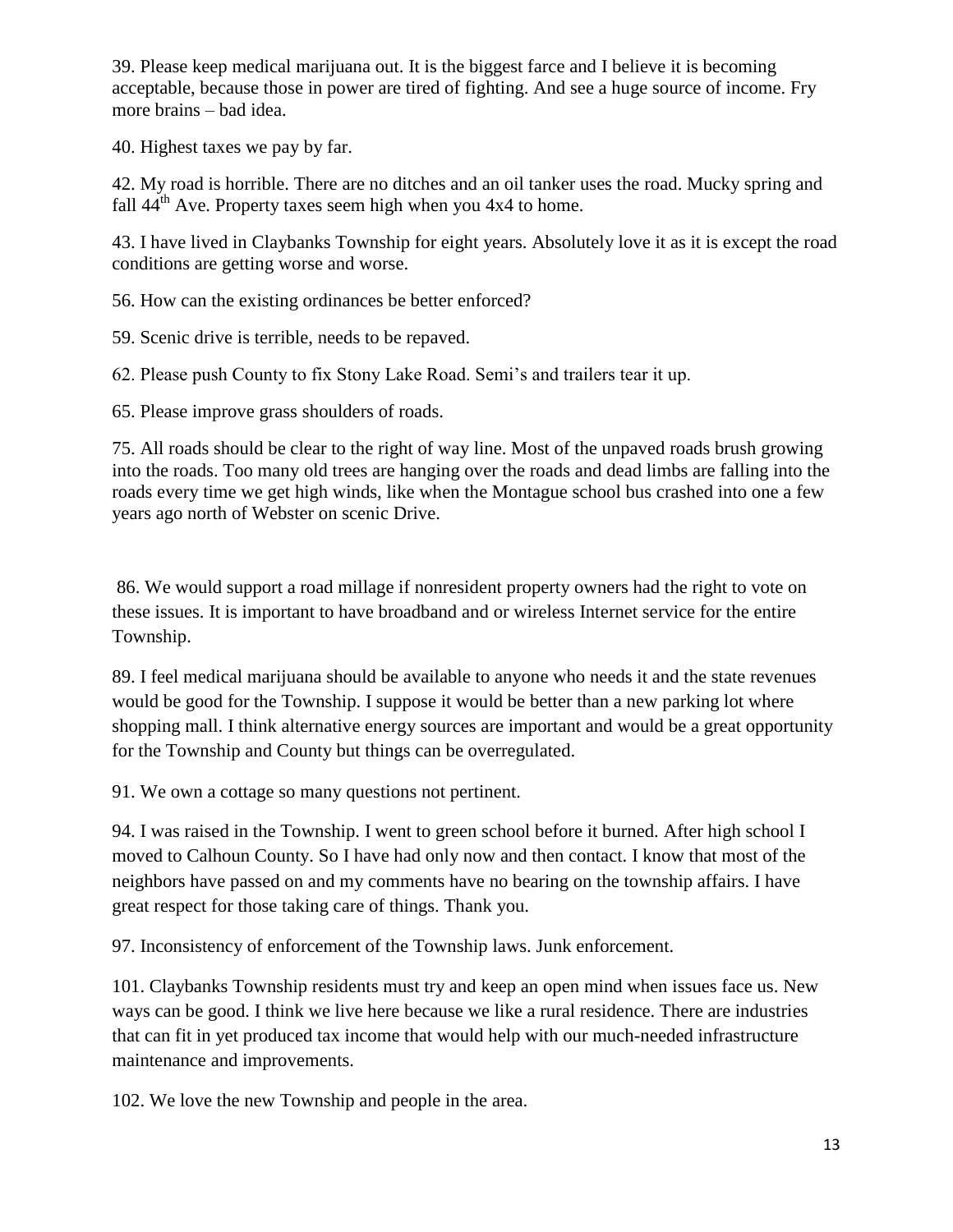106. We appreciate the hard work that you have put into our beautiful Township. Thank you!

107. Why does road expense only fall on the homeowner? Is there any other way to get federal money? Poor County, we need help!

108. Night shooting of guns should not be allowed.

111. State of Michigan raised gas taxes to cover road repairs. So don't see any need to have a two mill tax for it. County should be responsible for road repairs, not the Township.

115. For so many years of electric forest, 40 to 50,000 people per year, come in and take our roads, clean air, beaches, wireless, sanity. For what? That's 300,000 to 500,000 people in the past seven years coming at \$1000 a person to the organizers who take the money and leave town adding nothing to it when they leave! That's 200 \$400 million taken with nothing left except the newspaper writes them up for giving \$.14 back to the committee! What a joke.

116. Could the Township Park/campground be a revenue source of restrooms were added? Board is doing a good job. Thank you.

118. Just fix the roads!

119. Thanks to you folks for the hours you put in and make our community a better place. Loved last year's picnic!

125. House on 4900 S.  $52<sup>nd</sup>$  Ave. should be condemned.

126. The roads affect all of us. Stop spending money on projects that benefit a few and put that money to fix the roads.

140. New Township Hall located at Park to be used and rented out for activities.

144. I am a working taxpayer and the festival held each year in Rothbury is a horrible disturbance to our peace, the music plays so loud we can't sleep and have to go to work the next day. Can't something be done! The first weekend they kept the noise at a more reasonable volume but the second weekend was unbearable. And the riffraff wandered into our yard after the festival and tried to use our hose a as their shower. Really!

147. I think the Township needs to realize that the ag preservation rules need to be looked at closer. Some property owners have had to move or passed away leaving an old farmhouse that the family is forced to try to sell with a one or 2 acre parcel. This will force families to tear down houses they can't sell, or they can sell it with 40 acres but this forces the family to sell property they are trying to keep in the family.

155. Allow wind turbines to be built in solar panels to be installed.

157. Roads can be improved by special assessment. There are very many upscale residences who utilize Roosevelt Road.

161. I did not address all problems due to not being a resident.